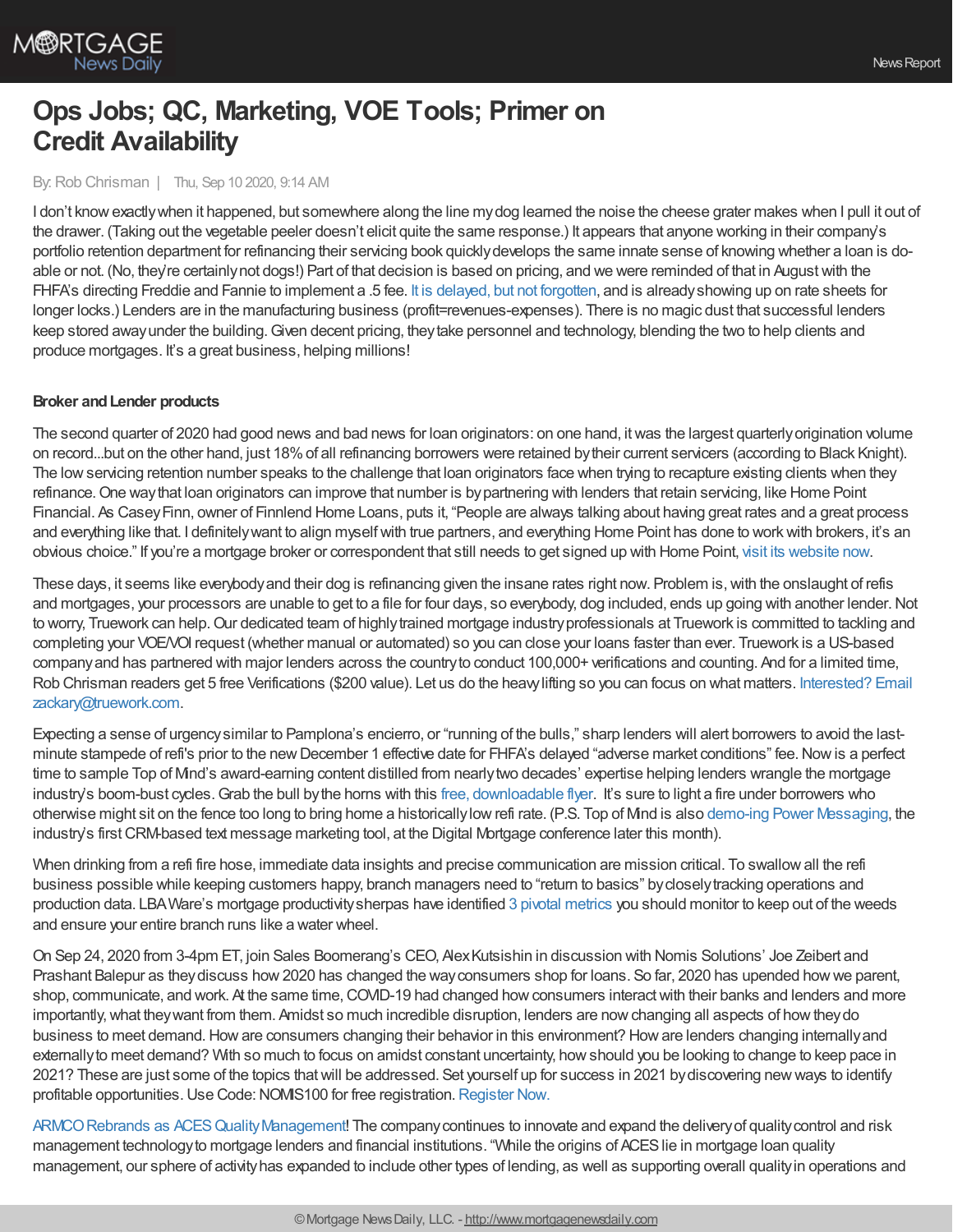

outcomes within our clients' organizations. Thus,we felt the time was right to make a change to ensure our brand and more accurately reflect that," said ARMCO CEO Trevor Gauthier. "Regardless of the name under which we operate, the foundation of our organization has always been quality people behind quality products, achieving quality results, something we have proudly accomplished for the last 25 years and will continue to do under the ACES Quality Management banner." For more information, visit [www.acesquality.com](https://bit.ly/2FnBYx7).

And now, for those who follow power player news, Cathleen Schreiner Gates has joined SimpleNexus as president to broaden the reach of its highlyregarded from-anywhere digital mortgage platform. Prior to her April engagement as a SimpleNexus board member, Schreiner Gates helped lead Ellie Mae's 2019 Thoma Bravo acquisition as EVP. Evidence of SimpleNexus' astonishing growth includes connecting its 26,000 active loan originator users with 2.8 million borrowers and 113,000 realtor partners to produce nearly 1.8 million loans totaling over \$460 billion in volume. To catch the platform in action, tune into the Digital Mortgage conference for a demo of the [SimpleNexus](https://bit.ly/3hhTLDg) eClose solution on September 15 @ 2:45 PM (ET).

## **LOS Survey**

Lenders, time is running out to take the LOS Survey in STRATMOR's 2020 Technology Insight Study! This survey that rates LOS functionality and requirements is closing September 15 and with it, your opportunity to get the insight you need on the LOS in use in our market today. If you are considering upgrading or changing your LOS in 2020, you don't want to miss out on the information that will be available from this survey. It takes just five minutes to complete and lenders who participate receive the surveyreport for FREE.Complete all the surveys in the study and you'll have the entire 2020 Technology Insight Study for the investment of your time. Take the LOS Survey now and rate the LOS you're using.

#### **Capital Markets**

Credit is the lifeblood of the economy, therefore a substantial tightening in credit conditions could cut the current recoveryshort. Though the contraction in consumer credit has been constant since the start of the pandemic, mortgage lending has remained strong. The rate on the benchmark 30-year fixed rate mortgage is down bya half-a-percent from to Februaryand currentlysits around the lowest level in at least 50 years. Activity in the residential mortgage market weakened sharply as the economy went into lockdown mode in March and April, but it has subsequently bounced back significantly. The number of mortgage applications for purchase is higher today than it was in February, and refi applications spiked to their highest level in seven years when mortgage rates started to tumble. The yield on the 10-year Treasury security is currently about 100 bps lower than it was in mid-February.

Conversely, standards for mortgage credit have tightened up since the start of the year, but are near the middle of their historic ranges and those credit conditions seen in mortgage markets at present generallyappear to be **supportive of continuedrobust activity.** (Where credit conditions seem a bit dicier is in the non-mortgage consumer segment, such as auto loans and credit cards.) As long as credit markets continue to perform reasonablywell, then the economic outlook should remain reasonablyconstructive.

Yes, lastweekwe learned that nonfarm payrolls increased for the fourth consecutive month gaining 1.37 million jobs in August. The increase was larger than expected bymost economists and was aided by238,000 temporarygovernment jobs related to the 2020 census. All told, the US economy has regained 10.6 million jobs since May and total employment is still roughly 7.6 percent below February's peak. More current data, such as jobless claims, shows 13 million people continuing to receive regular state unemployment benefits and 29.2 million people recipients of all programs. Initial jobless claims are trending lower; however the pace of decline has slowed in recentweeks and the number of newfilers remains significantlyabove levels seen earlier in the year. Businesses continue to navigate an environment where office workers continue to work from home as well as a shift in consumer spending from in-person services to online goods. The **pace of job growth is expected to continue to moderate** in the coming months as businesses adjust to consumer demand.

Looking at the bond market yesterday, markets finallygot a bit of relief after an uglycouple of days, experiencing a partial recoveryfrom the recent risk rout on no real news. The day's \$35 billion 10-year note reopening sale was metwith weak demand, though the auction did not fuel additional selling in the afternoon. Job openings increased to 6.618 million in Julyfrom a revised 6 million in June, positive news signaling that the economydid not contract further. For some reason, the Treasuryyield curve steepened bythe end of the day,with the 10 year pulling back +2 bps to 0.70 percent.

Today's calendar began with the latest European Central Bank decision as well as initial claims for the week ending September 5 (headline unchanged at 884k), continued claims for the week ending August 29 (+93k), and August PPI (+.3 percent, core, ex-food &energy +.4 percent). Later this morning brings Julywholesale inventories, Freddie Mac's PrimaryMortgage Market Surveyfor the week ending September 10, and several Treasury auctions, including \$23 billion 30-year reopened notes. The NYFed will conduct two MBS FedTrade **operations** totaling up to \$4.2 billion MBS starting with \$2.9 billion UMBS30 2 percent and 2.5 percent followed by \$1.4 billion GNII 2.5 percent. The Desk will then report on MBS purchases for the week ending September 8. We begin the day with Agency MBS prices